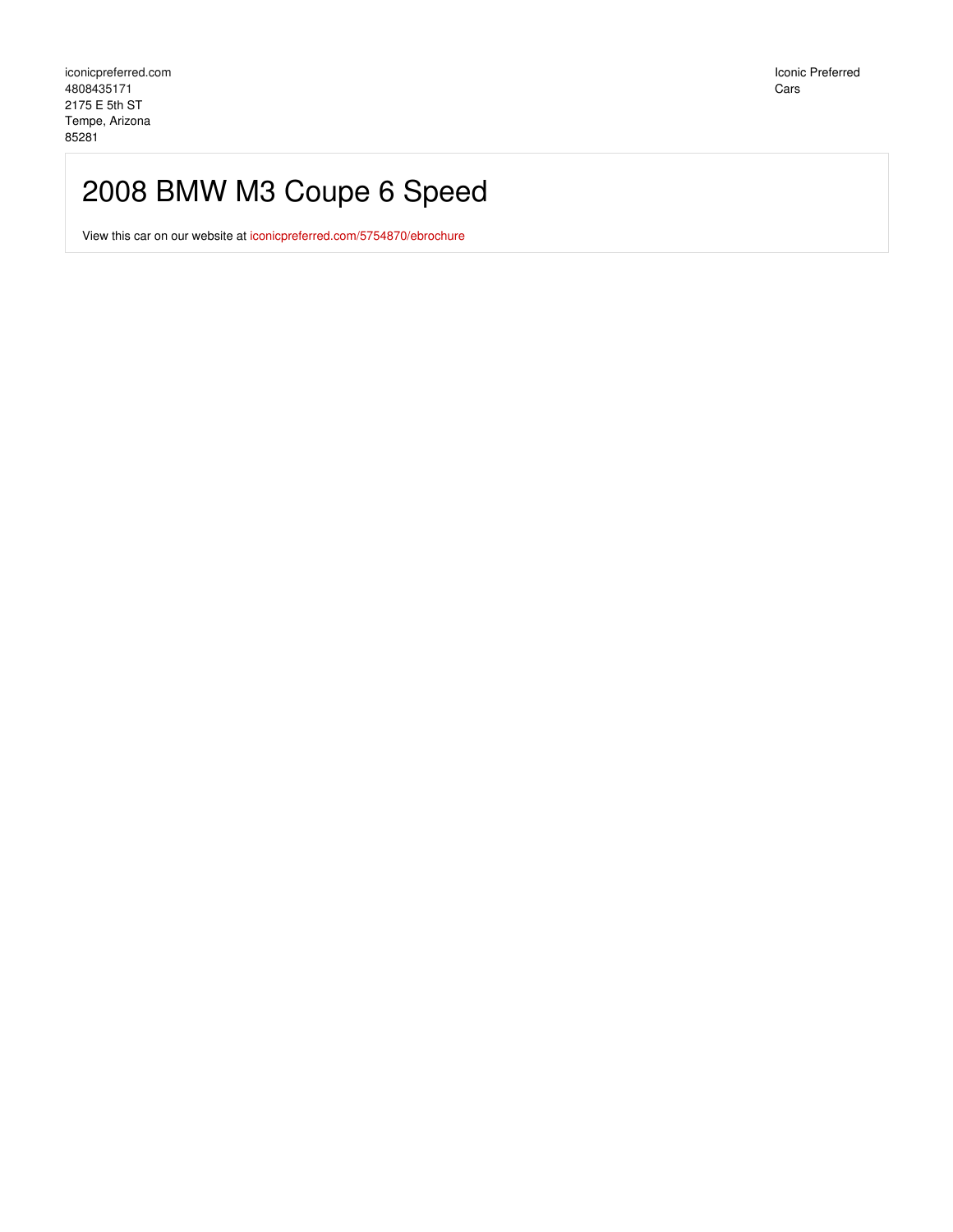

# Our Price **\$49,919**

## **Specifications:**

| Year:             | 2008                                                                  |
|-------------------|-----------------------------------------------------------------------|
| VIN:              | WBSWD93568PY40905                                                     |
| Make:             | <b>BMW</b>                                                            |
| Stock:            | Y40905                                                                |
| Model/Trim:       | M3 Coupe 6 Speed                                                      |
| <b>Condition:</b> | Pre-Owned                                                             |
| Body:             | Coupe                                                                 |
| <b>Exterior:</b>  | Jet Black                                                             |
| Engine:           | 4.0L DOHC 32-valve V8 engine w/double-<br>VANOS variable valve timing |
| Interior:         | <b>Black Leather</b>                                                  |
| Transmission:     | <b>6-SPEED MANUAL TRANSMISSION</b><br>W/OD, DOUBLE PLATE CLUTCH       |
| Mileage:          | 104,395                                                               |
| Drivetrain:       | <b>Rear Wheel Drive</b>                                               |
| Economy:          | City 14 / Highway 20                                                  |

*CALL FOR APPOINTMENT.* INCLUDES A PLATINUM 50/50 GUARANTEE. THIS 2008 BMW M3 6 SPEED MANUAL LAGUNA SECA BLUE COUPE HAS BEEN FULLY

INSPECTED/ RECONDITIONED FOR YOUR CONVENIENCE. NEW ROD BEARINGS. THIS RARE L.S.B. M3 IS ONE OF THE FEW 2008 M3'S THAT WERE FINISHED IN THIS ICONIC COLOR. THIS M3 HAS A VERY DESIREABLE 6 SPEED MANUAL TRANSMISSION. PLUS IT IS LOADED UP WITH GPS NAVIGATION, GLASS MOONROOF. THIS CAR HAS A BRANDED TITLE DUE TO FLOOD BUT WAS NEVER DAMAGED, WE CONTACTED THE ORIGINAL OWNER AND GOT THE REAL STORY, CALL FOR DETAILS. THIS M3 HAS NEW ROD BEARINGS THAT WERE DONE LESS THAN 1000 MILES AGO AND WE HAVE THE RECORDS. COME DOWN TO OUR ALL INDOOR AND CLIMATE CONTROLED SHOWROOM TODAY LOCATED IN SUNNY TEMPE, ARIZONA AND SEE FOR YOURSELF. THIS LOW ADVERTISED PRICE IS AN INTERNET CASH SPECIAL, CUSTOM TAILORED FINANCING IS AVAILABLE. WE OFFER KELLY BLUE BOOK FAIR TRADE-IN VALUE ON MOST TRADES, HONEST AND FRIENDLY STAFF, 3 MONTH 3,000 MILE GUARANTEE AND DISCOUNTED PARTS & SERVICE FOR ALL CUSTOMERS. ARE YOU TIRED OF LOOKING AT CARS OTHER DEALERS ADVERTISE AS PERFECT CONDITION AND COME TO FIND OUT THEY ARE NOT WHAT YOU EXPECTED? YOU NEED TO SEE THE INVENTORY AT ICONIC MOTORCARS. WE TAKE PRIDE IN STOCKING THE CLEANEST CARS AT COMPETITIVE PRICES. ICONIC MOTORCARS INC. SERVING SOUTHERN AZ FOR OVER 24 YEARS. "IF I WOULDN'T PARK IT IN MY OWN GARAGE, YOU BET YOU WON'T FIND IT AT MY DEALERSHIP" WWW.ICONICPREFERRED.COM 480-843-5171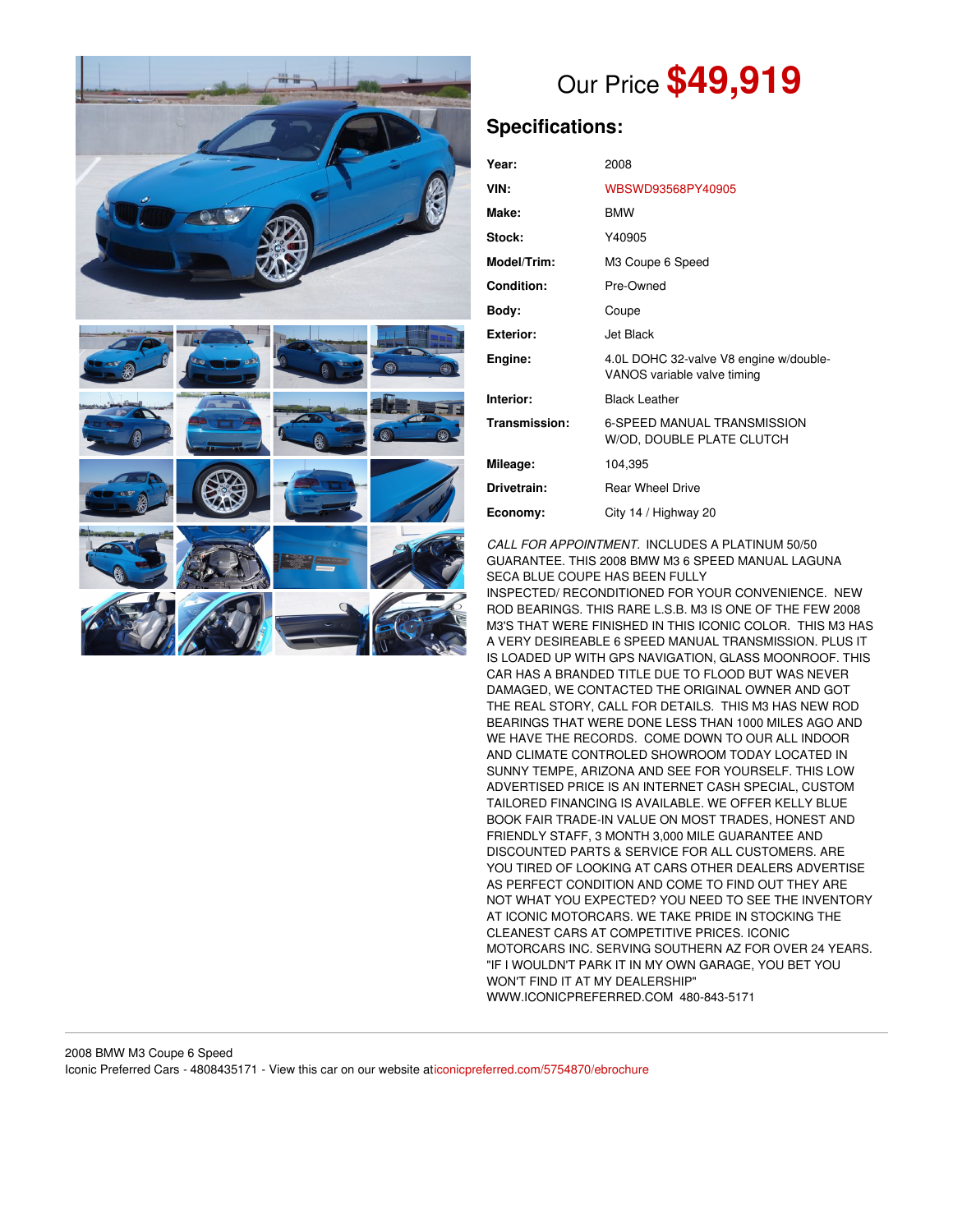

#### 2008 BMW M3 Coupe 6 Speed

Iconic Preferred Cars - 4808435171 - View this car on our website a[ticonicpreferred.com/5754870/ebrochure](https://iconicpreferred.com/vehicle/5754870/2008-bmw-m3-coupe-6-speed-tempe-arizona-85281/5754870/ebrochure)

### **Installed Options**

#### **Interior**

- 3-channel FM diversity antenna
- AM/FM stereo system-inc: CD player, (10) speakers, radio data system (RDS), auto-store, MP3 capability
- Aluminum interior trim- Auto-dimming rearview mirror
- Automatic tri-zone climate control-inc: auto air recirculation, mist control, bi-directional solar sensor, heat-at-rest, activated-charcoal micro-filter ventilation
- Auxiliary pwr outlet- BMW ambiance lighting
- Cargo area-inc: underfloor storage, bin w/CD storage, (4) tie-downs
- Central locking system-inc: selective unlock- Console valet & cup holders
- Courtesy lights-inc: fade in/out feature, front footwells, dual front/rear reading lights
- Dual illuminated visor vanity mirrors- Dynamic cruise control
- Electric analog instrumentation-inc: speedometer, tachometer, galvanic pearl-gloss trim
- External temp display- Fold down rear seats
- Front center console-inc: climate-controlled storage, integrated cupholder, armrest
- Front seatback storage compartments- Front/rear floor mats- Fully finished trunk
- Instruments-inc: oil temp gauge, variable warning segment on tachometer
- LCD main & trip odometers
- Locking glove box w/rechargeable take-out flashlight, spare key holder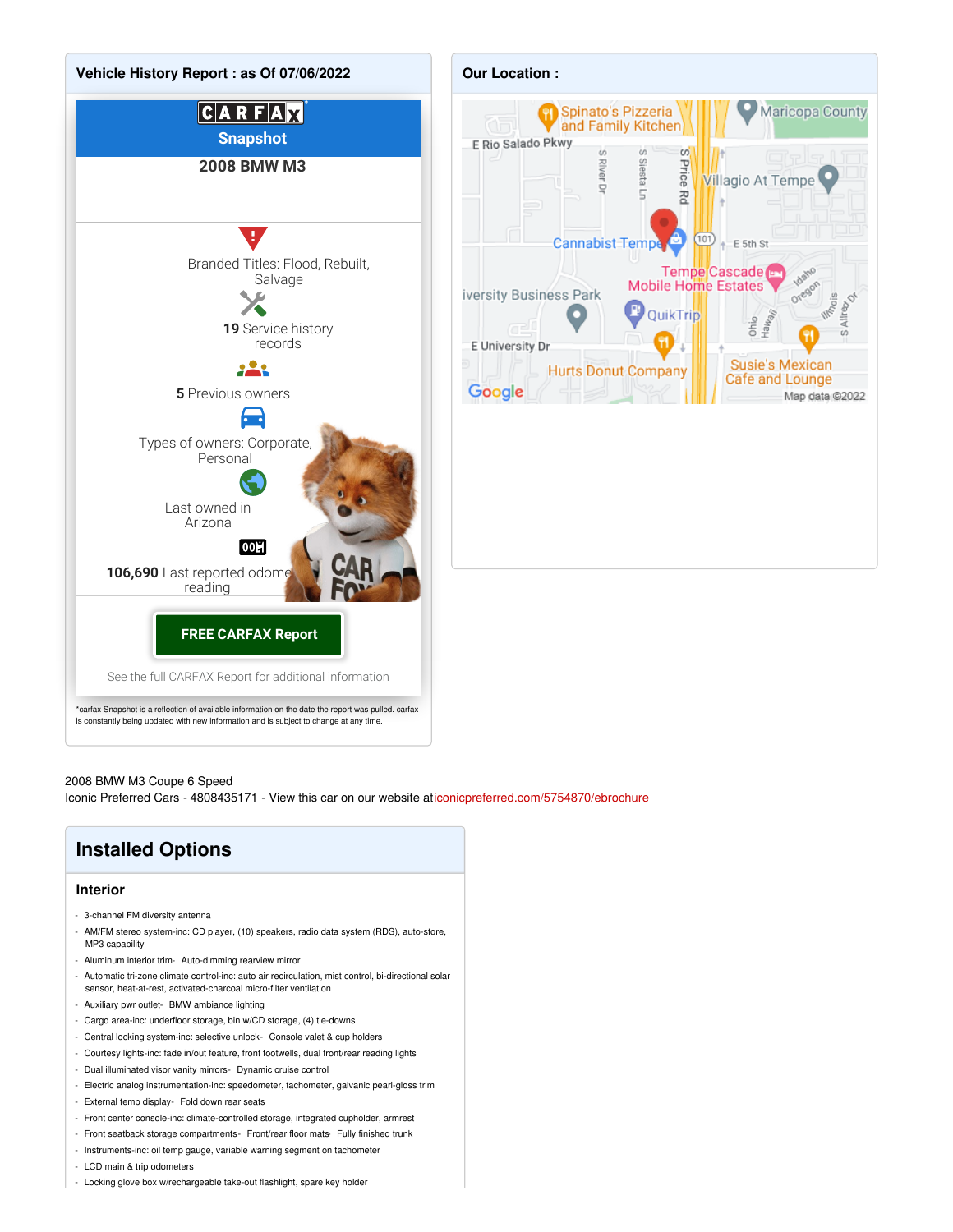- M 3-spoke leather-wrapped tilt/telescopic steering wheel w/audio controls, accesory phone
- controls, M-color stitching

- Locking glove box w/rechargeable take-out flashlight, spare key holder

- M-design instrument cluster w/aluminum finish-ringed dials, gray backgrounds w/red needles
- M3 badged door sills
- On-board computer-inc: check control vehicle monitoring system w/pictogram display
- Opening front door storage pockets-inc: sunglasses compartment, coin holder
- Pearl-gloss galvanic door handle trim
- Prep for alarm, CD changer, satellite radio & cellular phone
- Pwr leather front bucket seats-inc: adjustable thigh support, seat memory, easy-entry
- feature, adjustable lumbar support - Pwr trunk release- Pwr windows- Rear center armrest- Rear window defroster
- 
- Smoker pkg- Tire pressure monitoring system

#### **Exterior**

- Adaptive brakelights- Aluminum hood w/pwr dome- Carbon fiber roof
- Clear turn signal lens- Daytime running lights
- Dual M-design pwr heated mirrors-inc: mirror memory, reverse passenger auto-tilt-down
- Exterior door handles w/ground lighting- Flared front/rear fenders- Flared wheel arches
- Front fender vent "gills"- Front side air intake gills
- Front/rear body-colored bumper w/hydraulic energy absorbers & front compressible elements
- Heated door locks- Large front air intake scoops M rear spoiler w/diffuser
- Rain-sensing windshield wipers w/heated washer jets- Rear lip spoiler
- Xenon adaptive automatic headlights-inc: auto-leveling, cornering lights

#### **Safety**

- 3-channel FM diversity antenna
- AM/FM stereo system-inc: CD player, (10) speakers, radio data system (RDS), auto-store, MP3 capability
- Aluminum interior trim- Auto-dimming rearview mirror
- Automatic tri-zone climate control-inc: auto air recirculation, mist control, bi-directional solar sensor, heat-at-rest, activated-charcoal micro-filter ventilation
- Auxiliary pwr outlet- BMW ambiance lighting
- Cargo area-inc: underfloor storage, bin w/CD storage, (4) tie-downs
- Central locking system-inc: selective unlock- Console valet & cup holders
- Courtesy lights-inc: fade in/out feature, front footwells, dual front/rear reading lights
- Dual illuminated visor vanity mirrors- Dynamic cruise control
- Electric analog instrumentation-inc: speedometer, tachometer, galvanic pearl-gloss trim
- External temp display- Fold down rear seats
- Front center console-inc: climate-controlled storage, integrated cupholder, armrest
- Front seatback storage compartments- Front/rear floor mats- Fully finished trunk
- Instruments-inc: oil temp gauge, variable warning segment on tachometer
- LCD main & trip odometers
- Locking glove box w/rechargeable take-out flashlight, spare key holder
- M 3-spoke leather-wrapped tilt/telescopic steering wheel w/audio controls, accesory phone controls, M-color stitching
- M-design instrument cluster w/aluminum finish-ringed dials, gray backgrounds w/red needles
- M3 badged door sills
- On-board computer-inc: check control vehicle monitoring system w/pictogram display
- Opening front door storage pockets-inc: sunglasses compartment, coin holder
- Pearl-gloss galvanic door handle trim
- Prep for alarm, CD changer, satellite radio & cellular phone
- Pwr leather front bucket seats-inc: adjustable thigh support, seat memory, easy-entry feature, adjustable lumbar support
- Pwr trunk release- Pwr windows- Rear center armrest- Rear window defroster
- Smoker pkg- Tire pressure monitoring system

#### **Mechanical**

- (4) polished stainless-steel exhaust tips
- 4-wheel ventilated swing-caliper disc brakes w/BMW M vacuum assist
- 4.0L DOHC 32-valve V8 engine w/double-VANOS variable valve timing
- 5-link rear suspension w/coil springs
- 6-speed manual transmission w/OD, double-plate clutch
- Aluminum & silicon alloy crank case- Aluminum double-pivot strut-type front suspension
- Digital Motor Electronics w/on-board diagnostics Distributorless electronic ignition system
- Electronic throttle control w/M Dynamic Driving Control
- Engine start/stop button w/galvanic pearl-gloss trim
- Front 18" x 8.5" & rear 18" x 9.5" forged aluminum wheels
- Front P245/40ZR18 & rear P265/40ZR18 performance tires- Front/rear stabilizer bars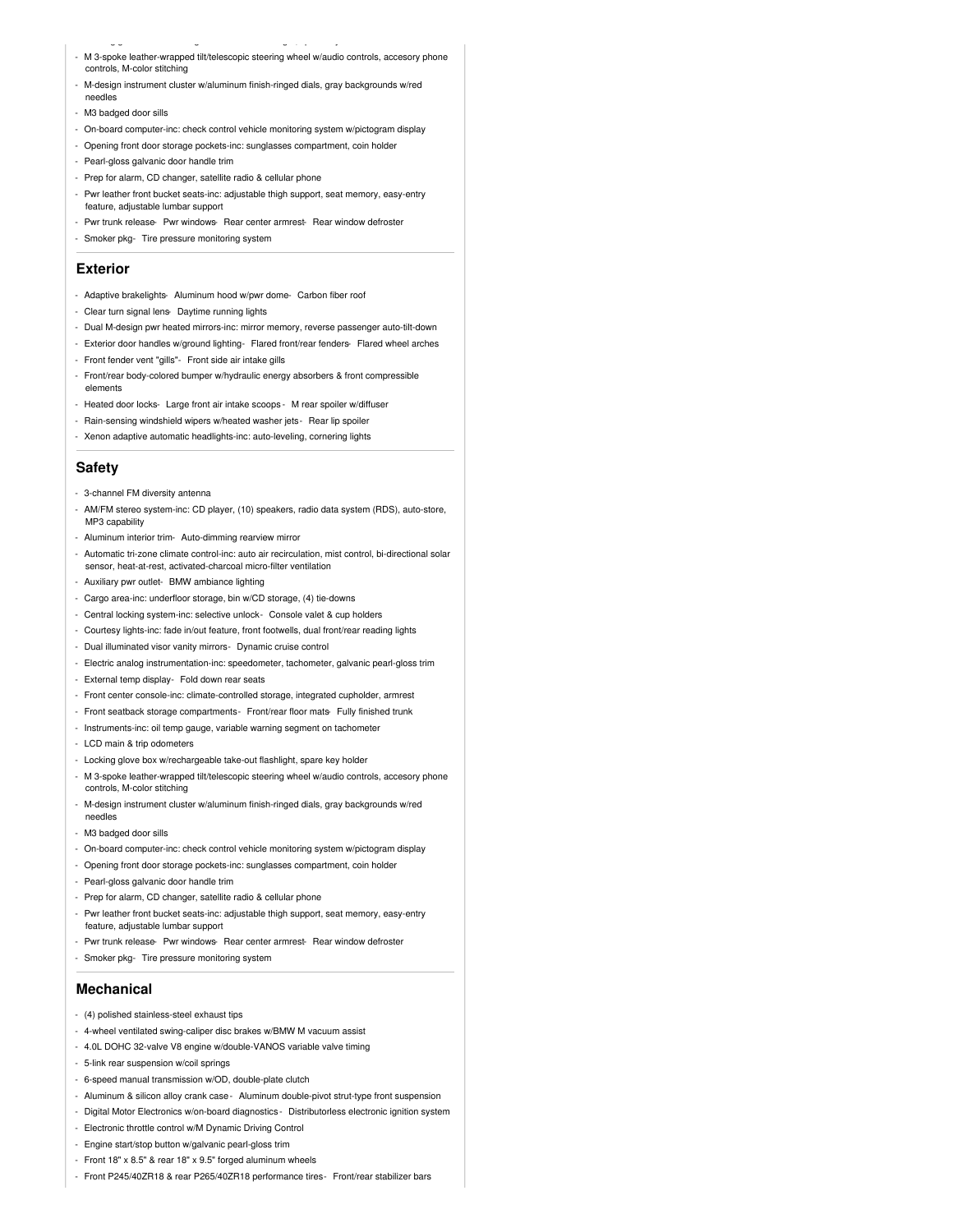- Gas-pressurized front struts & rear shock absorbers
- High-performance tuned anti-lock braking system w/Dynamic Brake Control
- Hydraulic rack & pinion pwr steering w/Servotronic
- M calibration suspension-inc: stiffened dampers/springs, front/rear stabilizer & modified rear axle
- Rear wheel drive Tool kit
- Traction control w/Dynamic Stability Control/M Variable Differential Lock
- Wider track aluminum trailing-link rear suspension assembly

### **Option Packages Factory Installed Packages** - 6-SPEED MANUAL TRANSMISSION W/OD, DOUBLE PLATE CLUTCH \$1,200 - 19" ALLOY WHEELS -inc: performance tires \$500 - BLUE-GRAY BRUSHED ALUMINUM INTERIOR TRIM \$750 - BMW ASSIST -inc: auto collision notification, Assist & SOS buttons, Bluetooth interface, roadside assistance, TeleService, stolen vehicle recovery, concierge & customer services \$750 - COLD WEATHER PKG -inc: ski bag, heated front seats, headlight washers \$2,100 - DVD-BASED NAVIGATION SYSTEM -inc: 16:9 screen format, voice command system, real time traffic info, iDrive system w/high-function on-board computer, controller w/force feedback \$1,900 - ENHANCED PREMIUM SOUND SYSTEM \$500 - HEATED FRONT SEATS \$350 - HIGH-DEFINITION RADIO \$400 - IPOD & USB ADAPTER - MOONROOF \$2,000 - PREMIUM PKG -inc: pwr folding mirrors, universal garage door opener, digital compass mirror, BMW assist, Novillo leather seat trim, blue gray brushed aluminum interior trim - SATELLITE RADIO

\$595

-inc: (1) year subscription